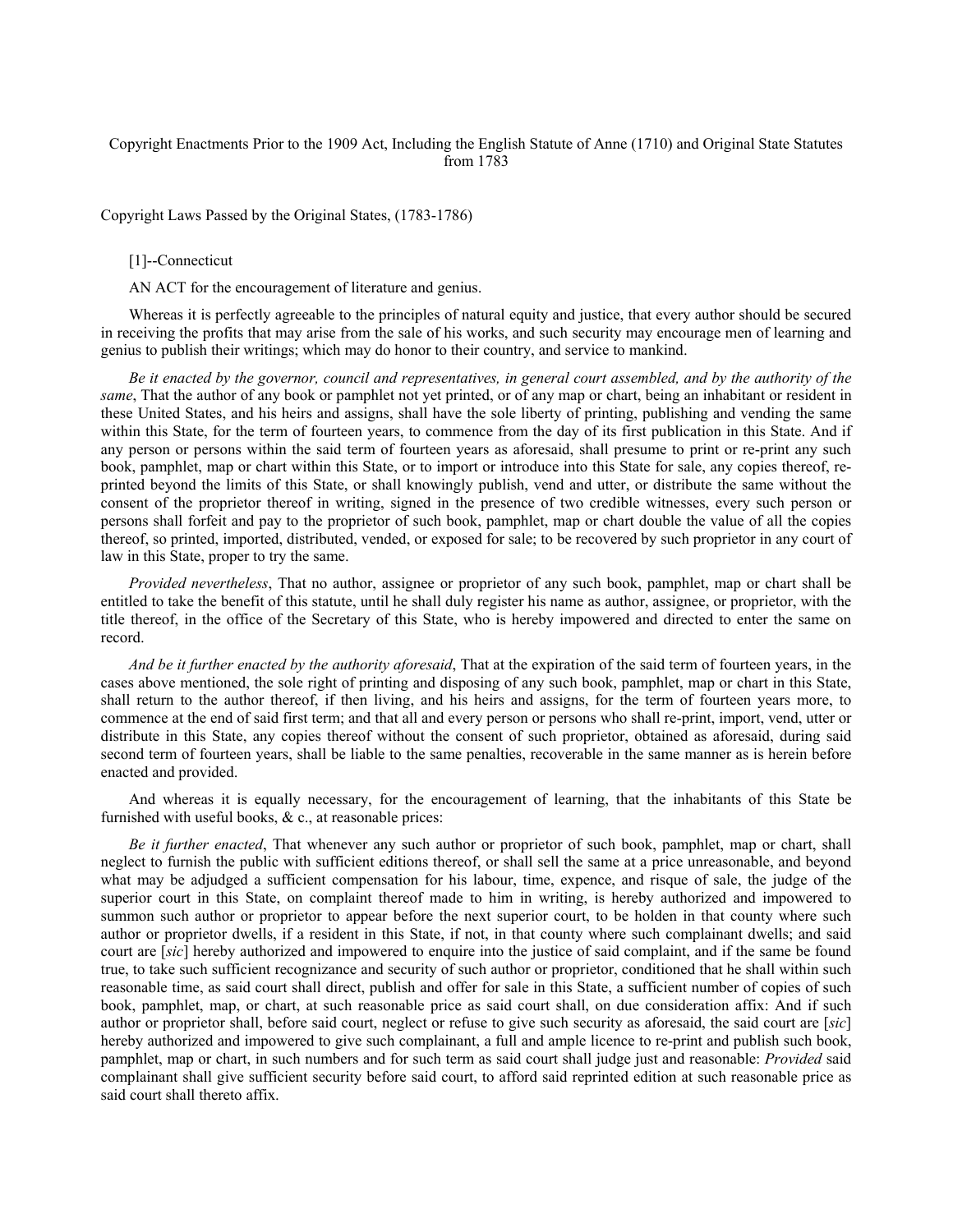*And be it further enacted*, That any person or persons who shall procure and print any unpublished manuscript, without the consent and approbation of the author or proprietor thereof, first had and obtained, (if such author or proprietor be living, and resident in, or inhabitant of these United States) shall be liable to suffer and pay to the said author or proprietor his just damages for such injury; to be recovered by action brought on this statute, in any court of law in this State, proper to try the same.

*Provided always*, That nothing in this act shall extend to affect, prejudice or confirm the rights which any person may have to the printing or publishing of any book, pamphlet, map or chart, at common law, in cases not mentioned in this act, or to screen from legal punishment any person or persons who may be guilty of printing or publishing any book, pamphlet or paper that may be prophane, treasonable, defamatory, or injurious to government, morals or religion.

*Provided also*, That this act shall not extend, or be construed to extend in favour, or for the benefit of any author or persons residing in, or inhabitant of any other of the United States, until the State or States, in which such person or persons reside or dwell, shall have passed similar laws in favour of the authors of new publications, and their heirs and assigns.

#### [1783 Jan. Sess.]

ACTS AND LAWS OF THE STATE OF CONNECTICUT, IN AMERICA [COMPILED BY ROGER SHERMAN AND RICHARD LAW]. 133-34 (New-London, Timothy Green 1784).

### [2]--Massachusetts

AN ACT for the purpose of securing to authors the exclusive right and benefit of publishing their literary productions, for twenty-one years.

Whereas the improvement of knowledge, the progress of civilization, the public weal of the community, and the advancement of human happiness, greatly depend on the efforts of learned and ingenious persons in the various arts and sciences: As the principal encouragement such persons can have to make great and beneficial exertions of this nature, must exist in the legal security of the fruits of their study and industry to themselves; and as such security is one of the natural rights of all men, there being no property more peculiarly a man's own than that which is produced by the labour of his mind:

Therefore, to encourage learned and ingenious persons to write useful books for the benefit of mankind:

*Be it enacted by the Senate and House of Representatives in General Court assembled, and by the authority of the same*, That all books, treatises, and other literary works, having the name or names of the author or authors thereof printed and published with the same, shall be the sole property of the said author or authors, being subjects of the United States of America, their heirs and assigns, for the full and compleat term of twenty-one years, from the date of their first publication.

*And be it further enacted by the authority aforesaid*, That if any person or persons shall print, re-print, publish, sell or expose to sale, or shall cause to be printed, re-printed, published, sold, or exposed to sale, any book, treatise, or other literary work, not yet printed, written by any subject of the United States of America, whose name, as author, shall have been thereto prefixed, without consent of the author or authors, or their assigns, during said term, shall forfeit and pay a sum not exceeding *three thousand pounds*, nor less than *five pounds*, to the use of such author or authors, or their assigns; to be recovered by action of debt in any court of record proper to try the same. Provided always, that every author of such book, treatise, or other literary work shall, in order to his holding such sole property in them, present two printed copies of each and every of them to the library of the University of Cambridge, for the use of the said university; and prior to the recovery of the said forfeiture, or any part thereof, shall produce, in open court where such action shall be tried, a receipt of such book, treatise, or other literary work from the librarian of the said university for the time being. Provided also, that this act shall not be construed to extend in favor or for the benefit of any author or authors, subject or subjects of any other of the United States, until the State or States of which such authors are subjects shall have passed similar laws for securing to authors the exclusive right and benefit of publishing their literary productions.

## [March 17, 1783]

ACTS AND LAWS OF THE COMMONWEALTH OF MASSACHUSETTS. 236 (Boston, B. Edes & Sons 1781- ['83]).

[3]--Maryland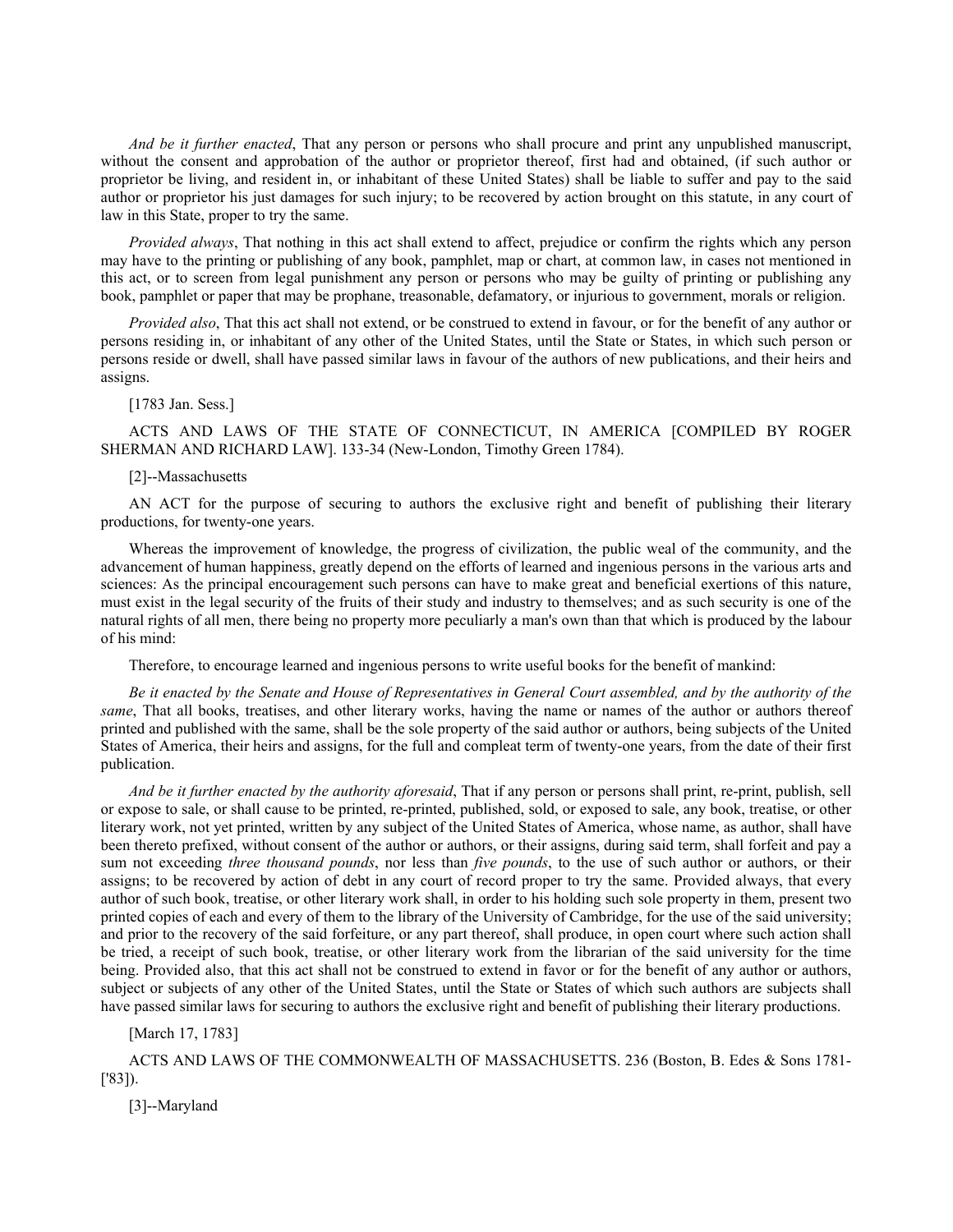### AN ACT respecting literary property.

Whereas printers, booksellers, and other persons may take the liberty of printing, reprinting, and publishing, or causing to be printed, reprinted, and published, books and other writings, without the consent of the authors or proprietors of such books and writings, to their great injury: For preventing therefore such practices, and for the encouragement of learned men,

II. *Be it enacted by the general assembly of Maryland*, That the author of any book or books, writing or writings, already composed and not printed or published, or that shall be hereafter composed, and his executors, administrators, or assigns, shall have the sole liberty of printing and reprinting such book or books, writing or writings, for the term of fourteen years, to commence from the day of the first publishing of the same; and that if any other person whatsoever, within the time granted and limited by this act as aforesaid, shall print, reprint import or bring into the State, or cause to be printed, reprinted, imported or brought into the State, any such book or books, writing or writings, without the consent of the proprietor or proprietors thereof first had and obtained in writing, signed in the presence of two or more witnesses, or knowing the same to be so printed, reprinted, imported or brought into the State, without the consent of the proprietors, shall sell, publish, or expose to sale, any such book or books, writing or writings, without such consent first had and obtained as aforesaid, then such offender or offenders shall forfeit such book or books, writing or writings, to the proprietor or proprietors; and further, that every such offender or offenders shall forfeit two-pence for every sheet which shall be found in his, her, or their custody, either printed or printing, published or exposed to sale, contrary to the true intent and meaning of this act.

III. And, whereas many persons may through ignorance offend against this act, unless some provision be made, whereby the property in every such book as is intended by this act to be secured to the proprietor or proprietors thereof may be ascertained: Therefore, be it enacted that nothing in this act contained shall be construed to extend to subject any person whatsoever to the forfeitures and penalties herein mentioned, or by reason of the printing, reprinting, importing, bringing into the State, or causing to be brought into the State, selling or exposing to sale, of any book or books, writing or writings, without the consent of the proprietor or proprietors, unless the title to the copy of such book or books, writing or writings, hereafter published, shall, before such publication by the proprietor or proprietors, be entered into a register, to be kept by the clerk of the general court for that purpose; which register may, at all reasonable and convenient times, be resorted to and inspected by any person, for the purpose before mentioned, without any fee or reward; and the clerk aforesaid, when and as often as thereunto required, shall give a certificate under his hand of such entry or entries, and for every such certificate may take and receive a fee of three shillings and nine-pence.

IV. *And be it enacted*, That all actions or informations for any offence that shall be committed against this act, shall be brought and commenced within twelve months after such offence committed, or the same shall be void and of none effect.

V. *Provided always*, That after the expiration of the aforesaid term of fourteen years, the sole right of printing or disposing of copies shall return to the authors thereof, if they are then living, for another term of fourteen years.

VI. This act to commence and be in force from and after the time that similar laws shall be passed respecting literary property in all and every of the United States.

[April 21, 1783]

LAWS OF MARYLAND, MADE AND PASSED, AT A SESSION OF ASSEMBLY, BEGUN AND HELD AT THE CITY OF ANNAPOLIS ON MONDAY THE 21st OF APRIL, 1783. chapter 34 (Annapolis, F. Green, 1783).

[4]--New Jersey

AN ACT for the promotion and encouragement of literature.

Whereas learning tends to the embellishment of human nature, the honour of the nation, and the general good of mankind; and as it is perfectly agreeable to the principles of equity, that men of learning who devote their time and talents to the preparing treatises for publication, should have the profits that may arise from the sale of their works secured the them: Therefore,

SEC. 1. *Be it enacted by the council and general assembly of this State, and it is hereby enacted by the authority of the same*, That the author of any book or pamphlet not yet printed, being an inhabitant or resident in the United States of America, and his heirs and assigns, shall have the exclusive right of printing, publishing, and vending the same within this State for the term of fourteen years, to commence from the day of its first publication in this State; and if any person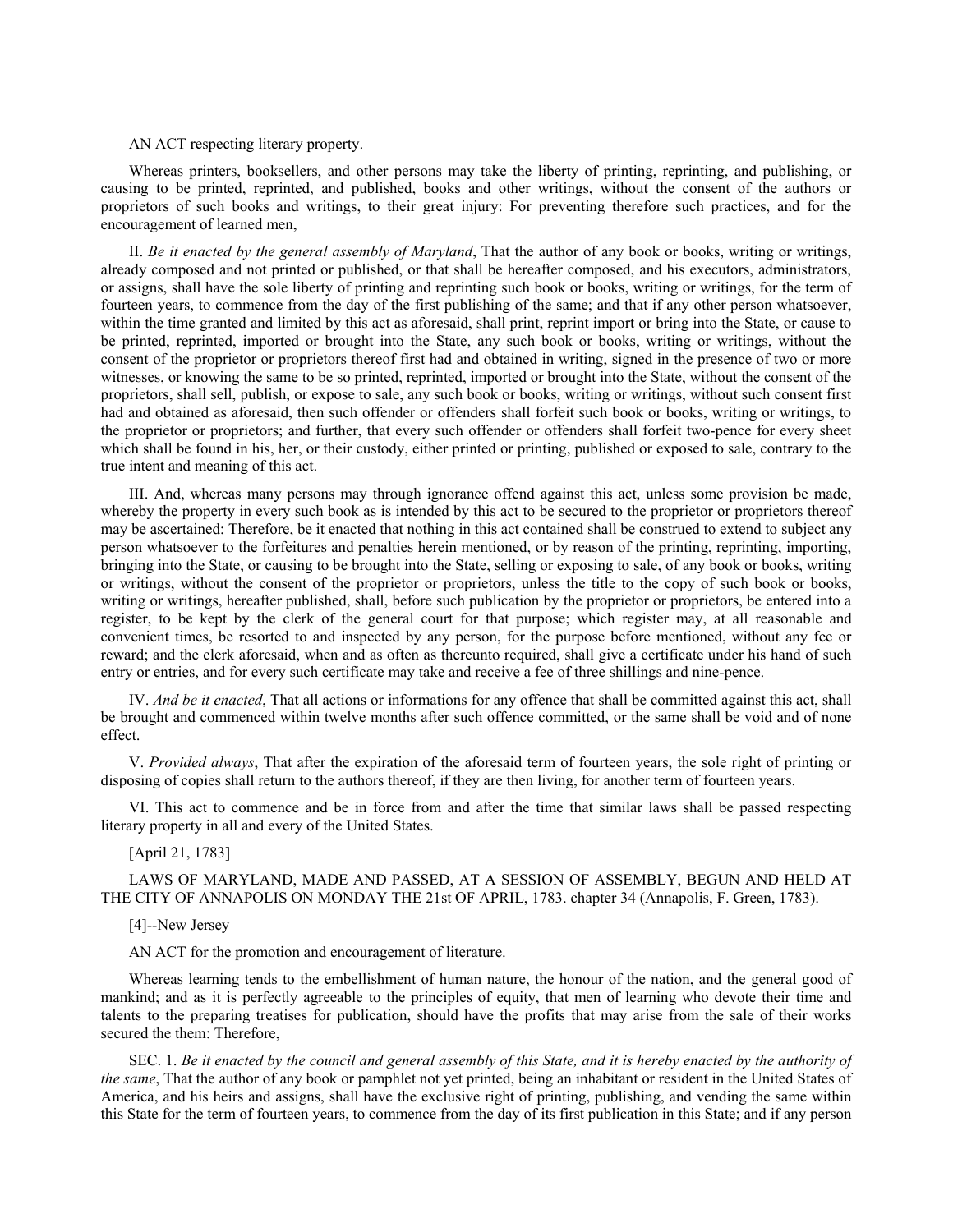or persons within said term of fourteen years, as aforesaid, shall presume to print any such book or pamphlet within this State, or to introduce into this State for sale any copies of such book or pamphlet printed beyond the limits of this State, or shall knowingly publish, vend, utter, or distribute the same without the consent of the author or proprietor thereof in writing, duly attested, every such person or persons shall forfeit and pay to the author or proprietor of such book or pamphlet double the value of all the copies of such book or pamphlet so printed, introduced, distributed, vended, or exposed for sale, to be recovered by such author or proprietor in any court of this State where the same may be cognizable: *Provided, nevertheless*, That no author, assignee, or proprietor of any such book or pamphlet shall be entitled to the benefit of this act until he shall duly register his name as author, assignee, or proprietor, with the title of such book or pamphlet in the secretary's office of this State, who is hereby required to enter the same on record.

2. *And be it further enacted by the authority aforesaid*, That at the expiration of said term of fourteen years, in the cases herein before mentioned, the exclusive right of printing and disposing of any such book or pamphlet in this State, shall return to the author thereof, if then living, his heirs and assigns, for the term of fourteen years more; and that all and every person or persons who shall re-print, import, vend, utter, or distribute in this State any copies thereof without the consent of such author or proprietor obtained as aforesaid, during said second term of fourteen years, shall be liable to the same penalties, to be recovered in the same manner as is herein before directed.

[May 27, 1783]

ACTS OF THE SEVENTH GENERAL ASSEMBLY OF THE STATE OF NEW JERSEY, AT A SESSION BEGUN AT TRENTON, ON THE 22D DAY OF OCTOBER, 1782, and continued by adjournments, being the second sitting. 47 (Trenton, Isaac Collins, 1783).

# [5]--New Hampshire

AN ACT for the encouragement of literature and genius, and for securing to authors the exclusive right and benefit of publishing their literary productions, for twenty years.

As the improvement of knowledge, the progress of civilization, and the advancement of human happiness, greatly depend on the efforts of ingenious persons in the various arts and sciences; as the principal encouragement such persons can have to make great and beneficial exertions of this nature, must consist in the legal security of the fruits of their study and industry to themselves; and as such security is one of the natural rights of all men, there being no property more peculiarly a man's own than that which is produced by the labour of his mind: Therefore, to encourage the publication of literary productions, honorary and beneficial to the public,

*Be it enacted by the council and house of representatives in general assembly convened, and by the authority of the same*, That all books, treatises, and other literary works, having the name or names of the author or authors thereof, printed and published with the same, shall be the sole property of the said author or authors, being subjects of the United States of America, their heirs and assigns, for the full and complete term of twenty years from the date of their first publication.

*And it is further enacted by the authority aforesaid*, That if any person or persons shall print, re-print, publish, sell, or expose to sale; or shall cause to be printed, re-printed, published, sold, or exposed to sale, any book, treatise, or other literary work, not yet printed, written by any subject of the United States of America whose name as author shall have been thereto prefixed without the consent of the author or authors, or their assigns, during said term, shall forfeit and pay a sum not exceeding one thousand pounds nor less than five pounds, to the use of such author or authors, or their assigns; to be recovered by action of debt in any court of record proper to try the same.

*Provided always*, That this act shall not be construed to extend in favour, or for the benefit of any author or authors, subject or subjects of any other of the United States, until the State or States of which such authors are subjects shall have passed similar laws for securing to authors the exclusive right and benefit of publishing their literary productions.

#### [Nov. 7, 1783]

THE PERPETUAL LAWS OF THE STATE OF NEW-HAMPHSIRE, FROM JULY, 1776, TO THE SESSION IN DECEMBER, 1788, CONTINUED INTO 1789. 161-62 (Portsmouth, J. Melcher, 1789).

## [6]--Rhode Island

AN ACT for the purpose of securing to authors the exclusive right and benefit of publishing their literary productions, for twenty-one years.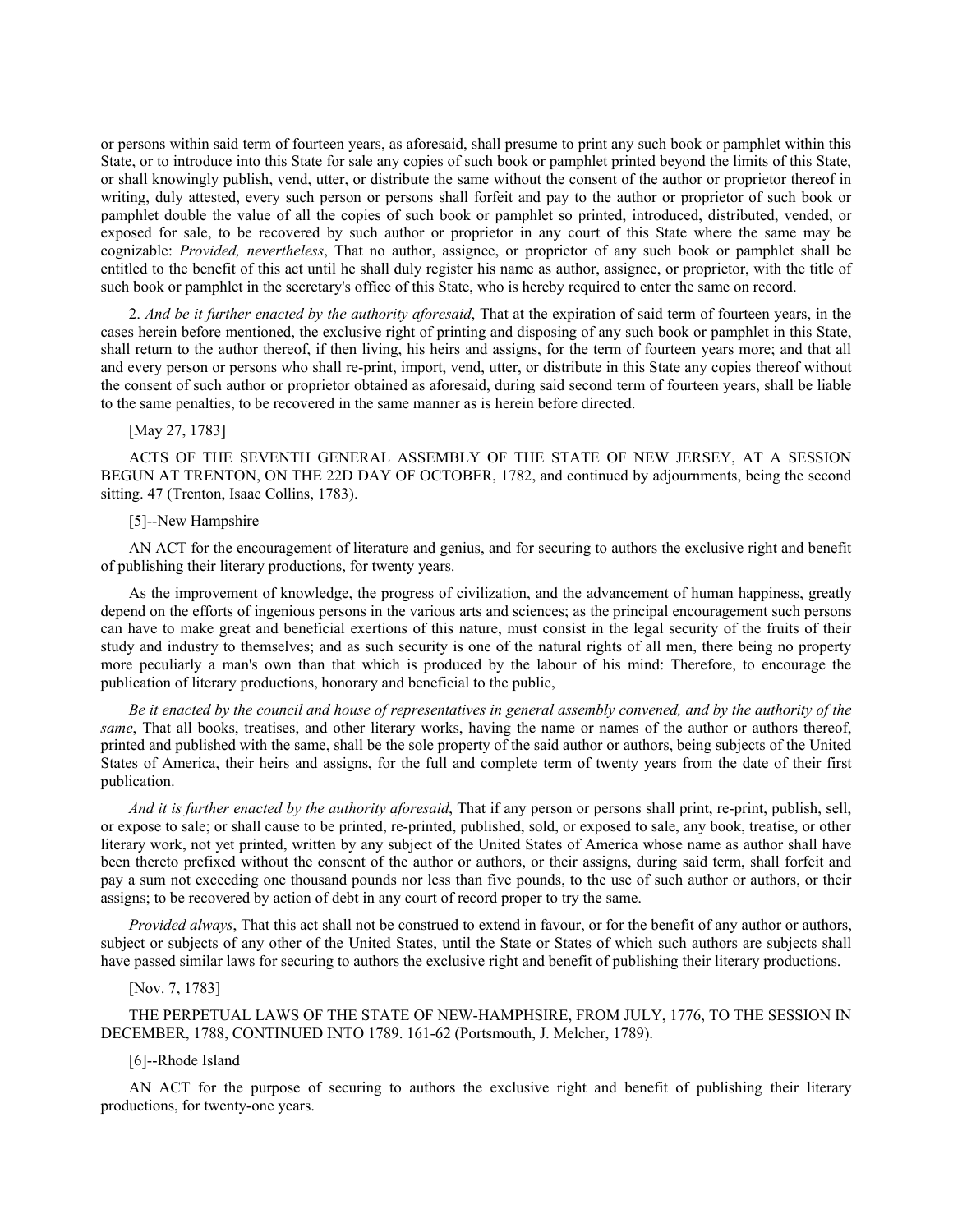Whereas the improvement of knowledge, the progress of civilization, the public weal of the community, and the advancement of human happiness, greatly depend on the efforts of learned and ingenious persons, in the various arts and sciences; as the principal encouragement such persons can have to make great and beneficial exertions of this nature, must exist in the legal security of the fruits of their study and industry to themselves; and as such security is the natural right of all men, there being no property more peculiarly a man's own than that which is produced by the labour of his mind;

*Be it therefore enacted by this general assembly, and by the authority thereof it is enacted*, That all books, treatises, and other literary productions, having the name of the author or authors thereof published and printed with the same, shall be the sole property of such author or authors, being citizens of the United States of America, their heirs and assigns, for the full and complete term of twenty-one years from the date of the publication.

*And be it further enacted by the authority aforesaid*, That if any person or persons shall print, reprint, publish, sell, or expose to sale, or shall cause to be printed, reprinted, published, sold, or exposed to sale, any book, treatise, or other literary production, not yet printed, written by any citizen or citizens of the United States of America, whose name or names, as author or authors, shall be thereto prefixed, without the consent of the author or authors, or their assigns, during the said term of twenty-one years, shall forfeit and pay a sum not exceeding three thousand pounds, lawful money, nor less than five pounds, to the use of such author or authors, or their assigns, to be recovered by action of debt, in any court of record proper to try the same.

*Provided nevertheless, and it is further enacted*, That this act shall not be construed to extend to the favour or benefit of any author or authors, being a citizen or citizens of any other of the said United States, until the State whereof he or they are citizen or citizens shall pass similar laws for securing to authors the exclusive right and benefit of publishing their literary productions.

# [Dec. Sess. 1783]

AT THE GENERAL ASSEMBLY OF THE GOVERNOR AND COMPANY OF THE STATE OF RHODE-ISLAND AND PROVIDENCE-PLANTATIONS, BEGUN AND HOLDEN AT EAST-GREENWICH ON THE 4TH MONDAY OF DECEMBER, 1783. 6-7 (Providence, J. Carter, 1783).

### [7]--Pennsylvania

AN ACT for the encouragement and promotion of learning by vesting a right to the copies of printed books in the authors or purchasers of such copies, during the time therein mentioned.

SEC. I. Whereas the honorable the Congress of the United States, by their resolution of the second day of May, one thousand seven hundred and eighty-three, have recommended to the several States to secure to the authors or publishers of any new books not hitherto printed, being citizens of the United States, and to their executors, administrators, and assigns, the copy right of such books for a certain time.

SEC. II. And whereas printers, booksellers, and other persons have heretofore frequently taken the liberty of printing, reprinting, and publishing, or causing to be reprinted and published books and other writings without the consent of the author or proprietors of such books and writings, to their very great detriment and the damage of their families; for preventing, therefore, such practice for the future, and for the encouragement of learned men to compose and write useful books; and in order to give all due force to the recommendations of Congress:

SEC. III. *Be it enacted, and it is hereby enacted by the representatives of the freemen of the Commonwealth of Pennsylvania in general assembly met, and by the authority of the same*, That from and after the passing of this act, the author of any book or pamphlet not yet printed, being a citizen of the United States of America, and his heirs and assigns, shall have the exclusive right of printing, publishing, and vending the same within this State for the term of fourteen years, to commence from the day of its first printing or publication in this State; and if any person or persons within the term of fourteen years as aforesaid, shall presume to print, publish, vend, or distribute any such book or pamphlet within this State; or to introduce into this State for sale any copies of such book or pamphlet, printed beyond the limits of this State, without the consent of the author or proprietor thereof first lawfully obtained, every such person or persons shall forfeit and pay to the author or proprietor of such book or pamphlet double the value of all the copies of such book or pamphlet so printed, published, vended, distributed or introduced for sale, to be recovered by such author or proprietor in any court of this State where the same may be cognizable; or, if under the value of five pounds, before any two justices of the county where such offense is committed;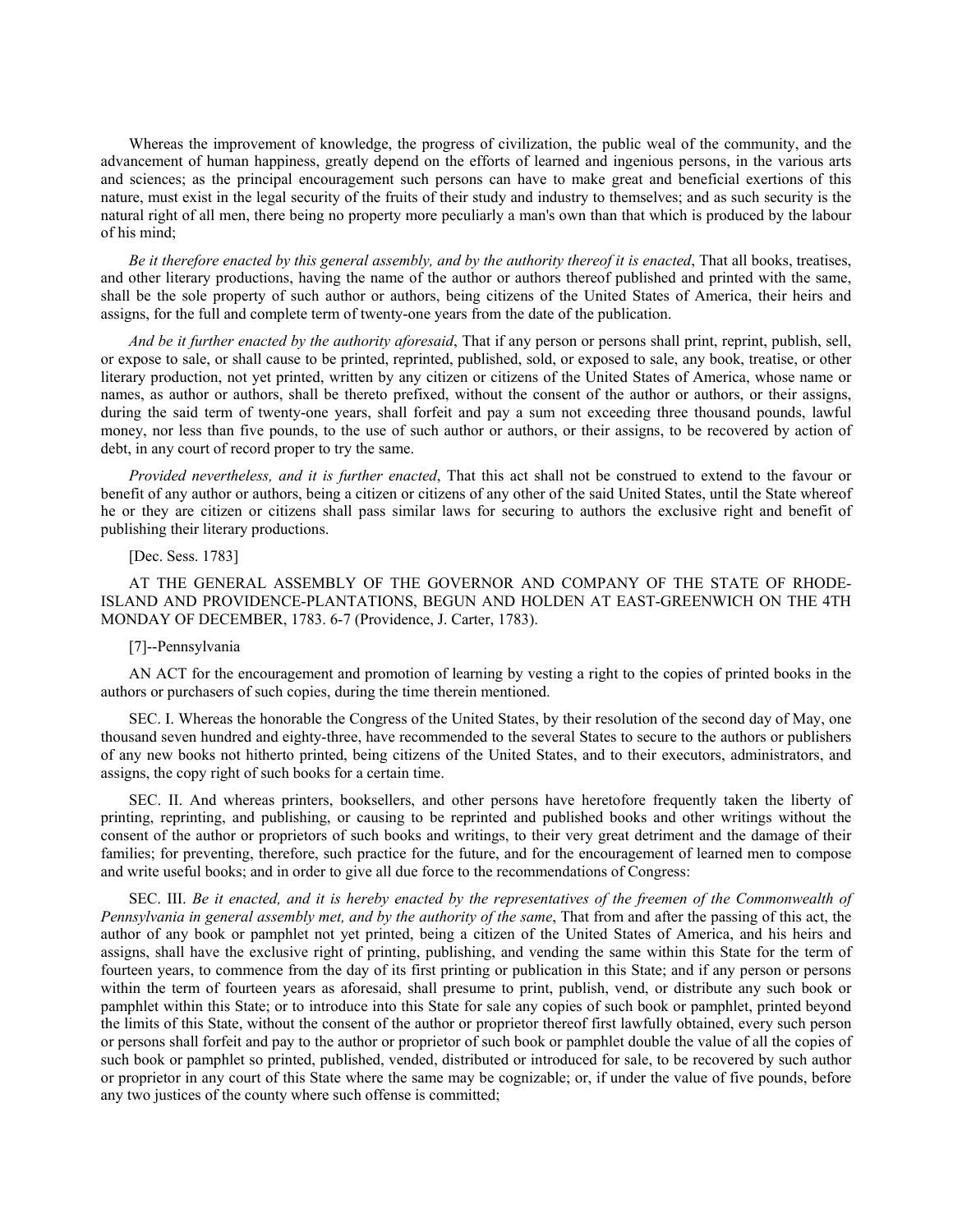SEC. IV. *Provided nevertheless*, That no author, assignee, or proprietor of any such book or pamphlet shall be entitled to the benefit of this act, until he shall duly register his name as author, assignee, or proprietor, with the title of such book or pamphlet, in the prothonotary's office in the city of Philadelphia, who is hereby required to enter the same on record, for which he shall receive five shillings and no more.

SEC. V. *And be it further enacted by the authority aforesaid*, That at the expiration of the aforesaid term of fourteen years in the cases herein before mentioned, the exclusive right of printing and disposing of any such book or pamphlet in this State, shall return to the author thereof, if then living, his heirs and assigns, for the term of fourteen years more; and that all and every person or persons who shall reprint, publish, vend, distribute, or import within this State any copies thereof without the consent of such author or proprietor obtained as aforesaid, during said second term of fourteen years, shall be liable to the same penalties, to be recovered in the same manner as is herein before directed.

SEC. VI. *And provided also*, That no author or proprietor of any book or pamphlet shall be entitled to the benefit of this act unless he shall insert on the back of the title page a copy of the certificate of entry obtained of the prothonotary aforesaid, which the said prothonotary is hereby required to grant without any further reward.

SEC. VII. *Provided nevertheless*, That this act shall not take place until such time as all and every of the States in the Union shall have passed laws similar to the same, in conformity to the recommendation of Congress aforesaid.

## [March 15, 1784]

LAWS ENACTED IN THE SECOND SITTING OF THE EIGHTH GENERAL ASSEMBLY OF THE COMMONWEALTH OF PENNSYLVANIA, WHICH COMMENCED THE 13TH DAY OF JAN., 1784. 308-08 (Philadelphia, T. Bradford, 1784).

## [8]--South Carolina

AN ACT for the encouragement of arts and sciences.

*Be it enacted by the honorable the senate and house of representatives, now met and sitting in general assembly, and by the authority of the same*, That from and after the first day of January, one thousand seven hundred and eightyfour, the author of any book or books already printed, who hath not transferred to any other the copy or copies of such book or books, share or shares thereof, or the bookseller or booksellers, printer or printers, or other person or persons, who hath or have purchased or acquired the copy or copies of any book or books, in order to print or re-print the same, shall have the sole right and liberty of printing such book and books, for the term of fourteen years, to commence from the said first day of January, and no longer; and that the author of any book or books already composed, and not printed and published, or that shall hereafter be composed, and his assignee or assigns, shall have the sole liberty of printing and re-printing such book or books for the said term of fourteen years, to commence from the day of first publishing the same, and no longer; and that if any other bookseller, printer or any other person whatsoever, from and after the first day of January, one thousand seven hundred and eighty-four, within the times granted and limited by this act as aforesaid, shall print, re-print, or import, or cause to be printed, re-printed, or imported, any such book or books, without the consent of the proprietor or proprietors thereof, first had and obtained in writing signed in the presence of two or more credible witnesses; or knowing the same to be so printed or re-printed, without the consent of the proprietors, shall sell, publish, or expose to sale, or cause to [be] sold, published, or exposed to sale, any such book or books, without such consent first had and obtained as aforesaid; then such offender or offenders shall forfeit such book or books, and all and every sheet or sheets, being part of such book or books, to the proprietor or proprietors of the copy thereof, who shall forthwith damask and make waste paper of them; and further, that every such offender or offenders shall forfeit one shilling for every sheet which shall be found in his, her, or their custody, either printed or printing, published or exposed to sale, contrary of the true intent and meaning of this act; the one moiety thereof to the State, and the other moiety thereof to any person or persons that shall sue for the same, to be recovered in any court of record of the said State, by action of debt, bill, plaint or information, in which no wager of law, essoign, privilege or protection, or more than one imparlance, shall be allowed.

And whereas many persons may, through ignorance, offend against this act, unless some provision be made whereby the property in every such book, as is intended by this act to be secured to the proprietor or proprietors thereof, may be ascertained, as likewise the consent of such proprietor or proprietors for the printing or re-printing of such book or books may from time to time be known;

*Be it therefore further enacted by the authority aforesaid*, That nothing in this act contained shall be construed to extend to subject any bookseller, printer, or other person whatsoever, to the forfeitures or penalties therein mentioned,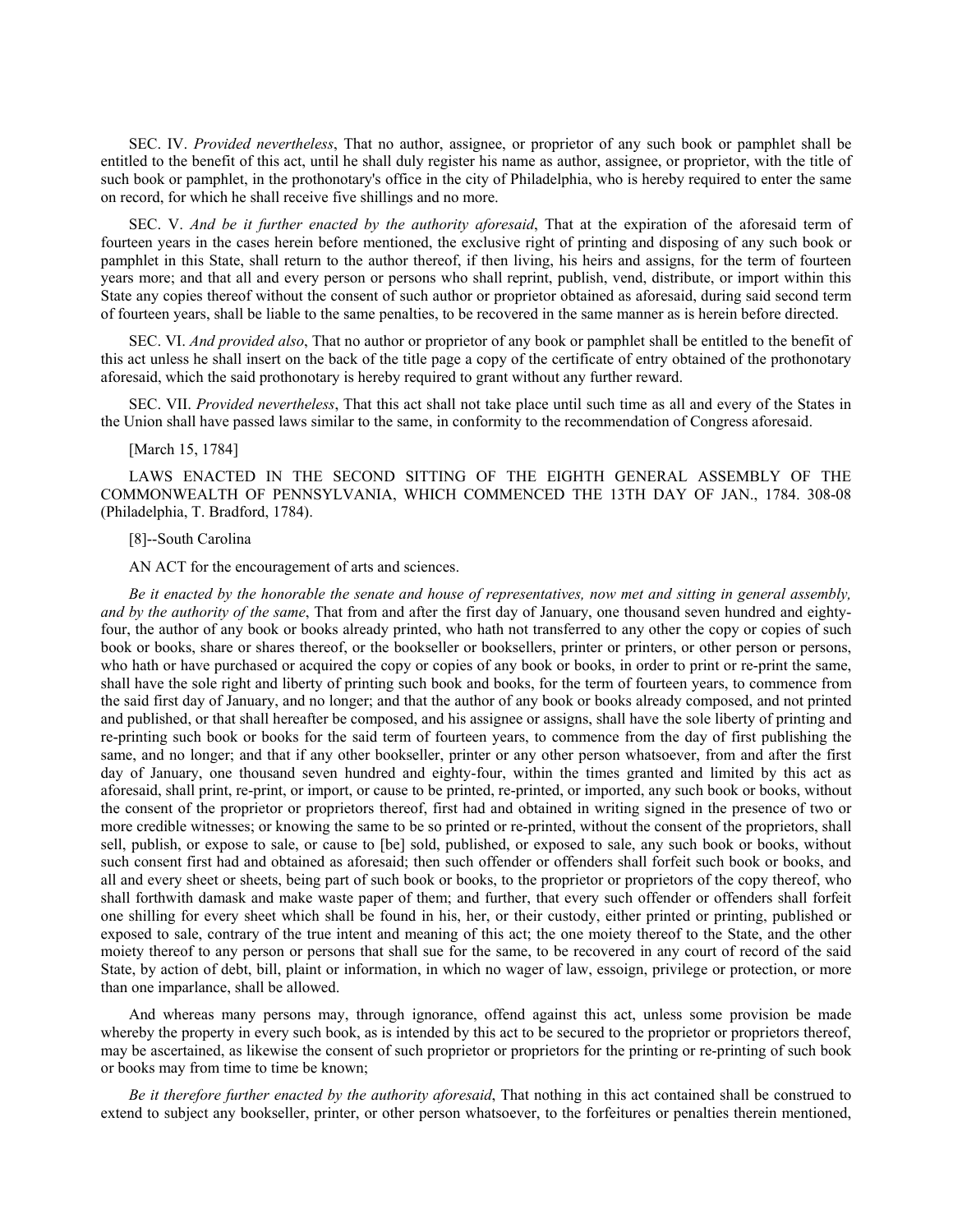for or by reason of the printing or re-printing of any book or books, without such consent as aforesaid, unless the title to the copy of such book or books hereafter published, shall, before such publication, be entered in a register book provided for that purpose by the secretary of the State, which register book shall at all times be kept at the secretary's office; and unless such consent of the proprietor or proprietors be in like manner entered as aforesaid, for every one of which several entries four shillings and eight pence sterling shall be paid, and no more; which said register book may, at all office hours, be resorted to, and inspected, by any bookseller, printer, or other person, for the purposes before mentioned, without any fee or reward; and the secretary shall, when and as often as thereunto required, give a certificate under his hand of such entry or entries, and for every such certificate may take a fee not exceeding two shillings and four pence. *Provided*, That nothing in this act contained do extend, or shall be construed to extend, to prohibit the importation, vending, or selling of any book in Greek, Latin, or any other foreign language, printed beyond the seas; anything in this act to the contrary notwithstanding.

*Be it further enacted by the authority aforesaid*, That whenever any such author or proprietor of such book or pamphlet shall neglect to furnish the public with sufficient editions thereof, or shall sell the same at a price unreasonable, and beyond what may be adjudged a sufficient compensation for his labour, time, expences, and risque of sale, the judges of the court of common pleas in this State, on complaint made therof to them in writing, are hereby authorized, empowered, and directed to summon such author, or proprietor, to appear before the next court of common pleas to be holden in the district where such author, or proprietor, dwells, if a resident in this State; if not, in the district where such complainant resides; and the said court are hereby authorized and required to enquire into the justice of the said complaint; and, if the same be found true, to take sufficient recognizance and security of such author, or proprietor, conditioned that he shall within such reasonable time as the said court shall direct, publish, and offer for sale in this State, a sufficient number of copies of such book or pamphlet, at such reasonable price as the said court shall, on due consideration, affix; and if such author, or proprietor, shall, before said court, neglect or refuse to give such security as aforesaid, the said court are [*sic*] hereby authorized and empowered to give to such complainant a full and ample license to reprint and publish such book or pamphlet, in such number and for such term as said court shall judge just and reasonable, provided such complainant shall give sufficient security before such court, to afford such re-printed edition at such reasonable price as the said court shall thereto affix.

*And be it further enacted by the authority aforesaid*, That the inventors of useful machines shall have a like exclusive privilege of making or vending their machines for the like term of fourteen years, under the same privileges and restrictions hereby granted to, and imposed on, the authors of books.

*And be it further enacted by the authority aforesaid*, That if any action or suit shall be commenced or brought against any person or persons whatsoever, for doing, or causing to be done, anything in pursuance of this act, the defendants in such case may plead the general issue, and give the special matter in evidence; and if, upon such action, a verdict be given for the defendant, or the plaintiff become nonsuited, or discontinue his action, then the defendant shall have and recover his full costs, for which he shall have the same remedy as a defendant in any case by law hath.

*Provided nevertheless*, That all actions, suits, bills, indictments, or informations, for any offence that shall be committed against this act, shall be brought, sued, and commenced, within three months next after such offence committed, or else the same shall be void and of none effect.

*Provided always*, That after the expiration of the said term of fourteen years, the sole right of printing, or disposing of copies, shall return to the authors thereof, if they are then living, for another term of fourteen years.

# [March 26, 1784]

ACTS, ORDINANCES, AND RESOLVES OF THE GENERAL ASSEMBLY OF THE STATE OF SOUTH CAROLINA, PASSED IN THE YEAR 1784. 49-51 (Charleston, 1784).

### [9]--Virginia

AN ACT securing to the authors of literary works an exclusive property therein for a limited time.

SECTION I. *Be it enacted by the general assembly*, That the author of any book or pamphlet already printed, being a citizen of any one of the United States, who has not transferred to any other person or persons the copy or copies of any such book or pamphlet, share or shares thereof, his heirs and assigns, or the person or persons who have purchased or acquired such copy or copies, share or shares, in order to print or re-print the same, his heirs and assigns shall have the exclusive right of printing and re-printing such book or pamphlet, within this Commonwealth, for the term of twenty-one years, to be computed from the first publication thereof; and that the author of any book or pamphlet already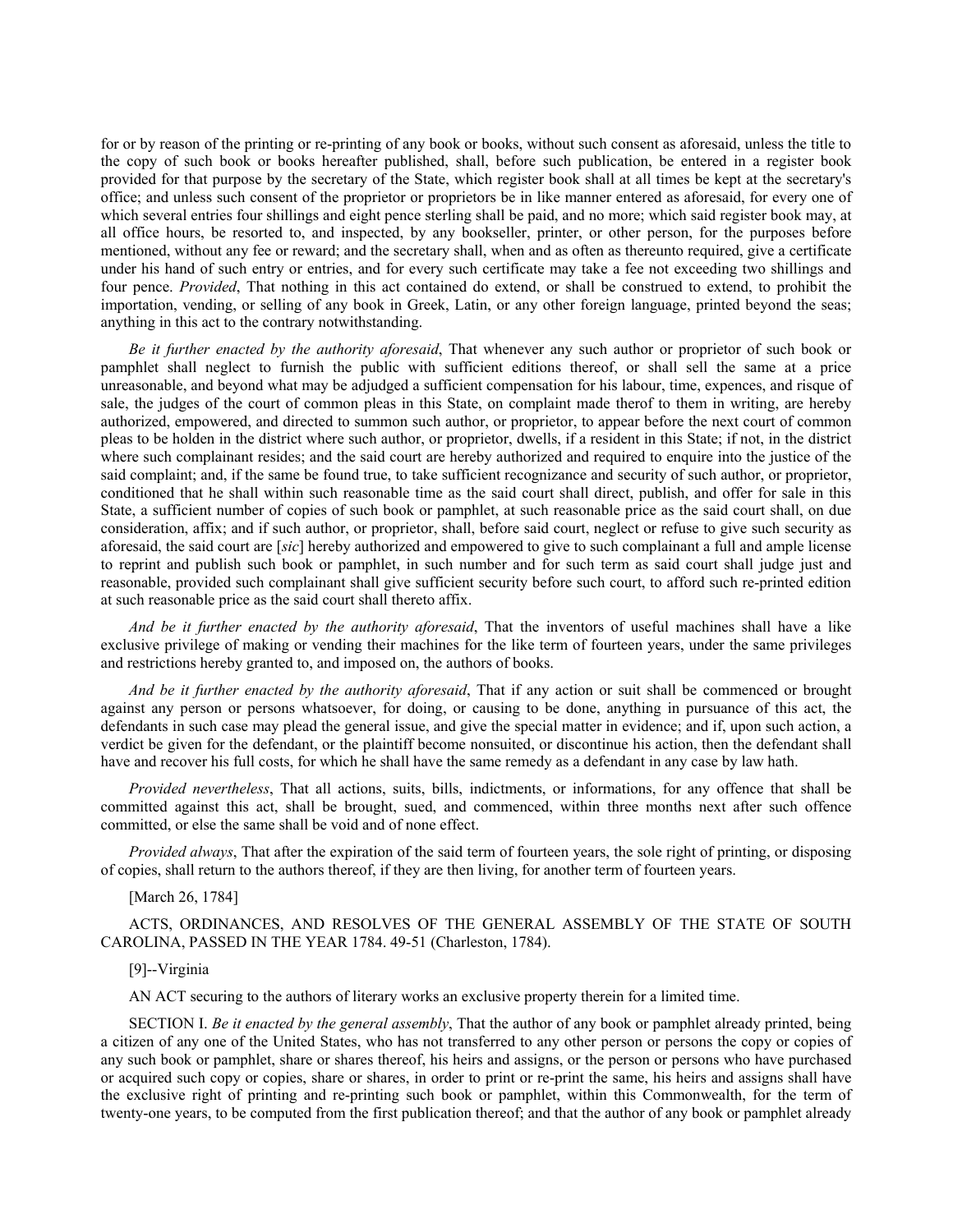composed and not printed or published, or that shall hereafter be composed, being a citizen, as aforesaid, his heirs and assigns shall have the exclusive right of printing and re-printing such book or pamphlet, within this Commonwealth, for the like term of twenty-one years, to be computed from the first publication thereof. And if any person or persons whatsoever, shall print, re-print, or cause to be printed, or re-printed, within this Commonwealth, any such book or pamphlet; or shall import into this Commonwealth, from any foreign Kingdom or State, any printed or re-printed copies of such book or pamphlet; without the consent of the author or proprietor thereof first obtained in writing, signed in presence of two credible witnesses at least; or who, knowing the same to be so printed, re-printed, or imported, without such consent first had and obtained, shall publish, sell, or expose to sale, or cause to be published, sold, or exposed to sale, any copy or copies of any such book or pamphlet; the person or persons offending herein, shall forfeit to the party injured, double the value of all the copies so printed, re-printed, or imported; or so published, sold, or exposed to sale; to be recovered at the suit of such party, in any court of record within this Commonwealth.

SEC. II. *Provided nevertheless*, That no person shall be entitled to the benefit of this act, until he shall have registered the title of such book or pamphlet with the clerk of the council, and procured a certificate of such registry from the said clerk; which certificate the clerk is hereby required to give, taking only three shillings for his trouble.

## [October 1785]

ACTS PASSED AT A GENERAL ASSEMBLY OF THE COMMONWEALTH OF VIRGINIA. BEGUN AND HELD IN RICHMOND, ON THE 17TH DAY OF OCTOBER, 1785. 8-9 (Richmond, J. Dunlap & James Hayes, 1785).

### [10]--North Carolina

At a general assembly, begun and held at Newbern, on the 19th day of November, in the year of our Lord 1785: Being the first session of this assembly. Chapter 26.

#### AN ACT for securing literary property.

Whereas nothing is more strictly a man's own than the fruit of his study, and it is proper that men should be encouraged to pursue useful knowledge by the hope of reward; and as the security of literary property must greatly tend to encourage genius, to promote useful discoveries, and to the general extension of arts and commerce:

1. *Be it enacted by the general assembly of the State of North Carolina, and it is hereby enacted by the authority of the same*, That the author of any book, map or chart, not hitherto printed, who is a citizen of the United States, and his heirs and assigns, shall have the sole liberty of printing, publishing, and vending the same within this State for the term of fourteen years, to commence on the day of its publication; and if any person or persons within the said term of fourteen years, shall presume to print, reprint, or publish any such book, map or chart within this State, or shall import any copy or copies of the same, which have been reprinted beyond the limits of the State, and shall knowingly publish, distribute, or vend the same without the consent of the author or proprietor, in writing, signed in the presence of two credible witnesses, such offender or offenders shall forfeit to the proprietor all the books, maps or charts thus printed, reprinted, imported, published, or offered for sale, together with double the value of the articles so imported; one moiety of which money shall go to the State, the other moiety to him who shall sue for the same for the benefit of the party injured, in any court of record within this State. *Provided nevertheless*, That no author or proprietor of any such book, map or chart, shall be entitled to the benefit of this act, unless he shall, before publication, duly enter his name as author or proprietor, together with the title of the book, map or chart to be published, in the office of the secretary of the State, who is hereby directed to enter the same on record; nor unless he shall, before publication, have delivered to the secretary of the State one copy of such book, map or chart for the use of the executive of the State; of which entry and for which copy the secretary is hereby required to give him a certificate and receipt.

II. *And be it further enacted*, If the author or publisher of any book as aforesaid, shall set an unreasonable price on the same, regard being had to the probable labour, expence, and risk of such author and publisher, the judges of the supreme court, on complaint thereof made in writing by two or more persons, are hereby authorized and empowered to summons such author or publisher to appear before next supreme court, to be holden in that county or district where such author or publisher usually resides; and said court shall enquire into the justice of the complaint, and if the same, on full examination, shall appear to be well founded, they shall correct or settle the price; and if said author or publisher after such price is fixed by the court, shall sell any book at a higher rate, he shall for every offence forfeit twenty Spanish milled dollars, one moiety to the State and the other moiety to the person who shall sue for the same.

III. *And be it further enacted*, That every author who is a citizen in any of the United States, and whose work shall originally be published in any of the United States where laws similar to this are or may be passed for the security of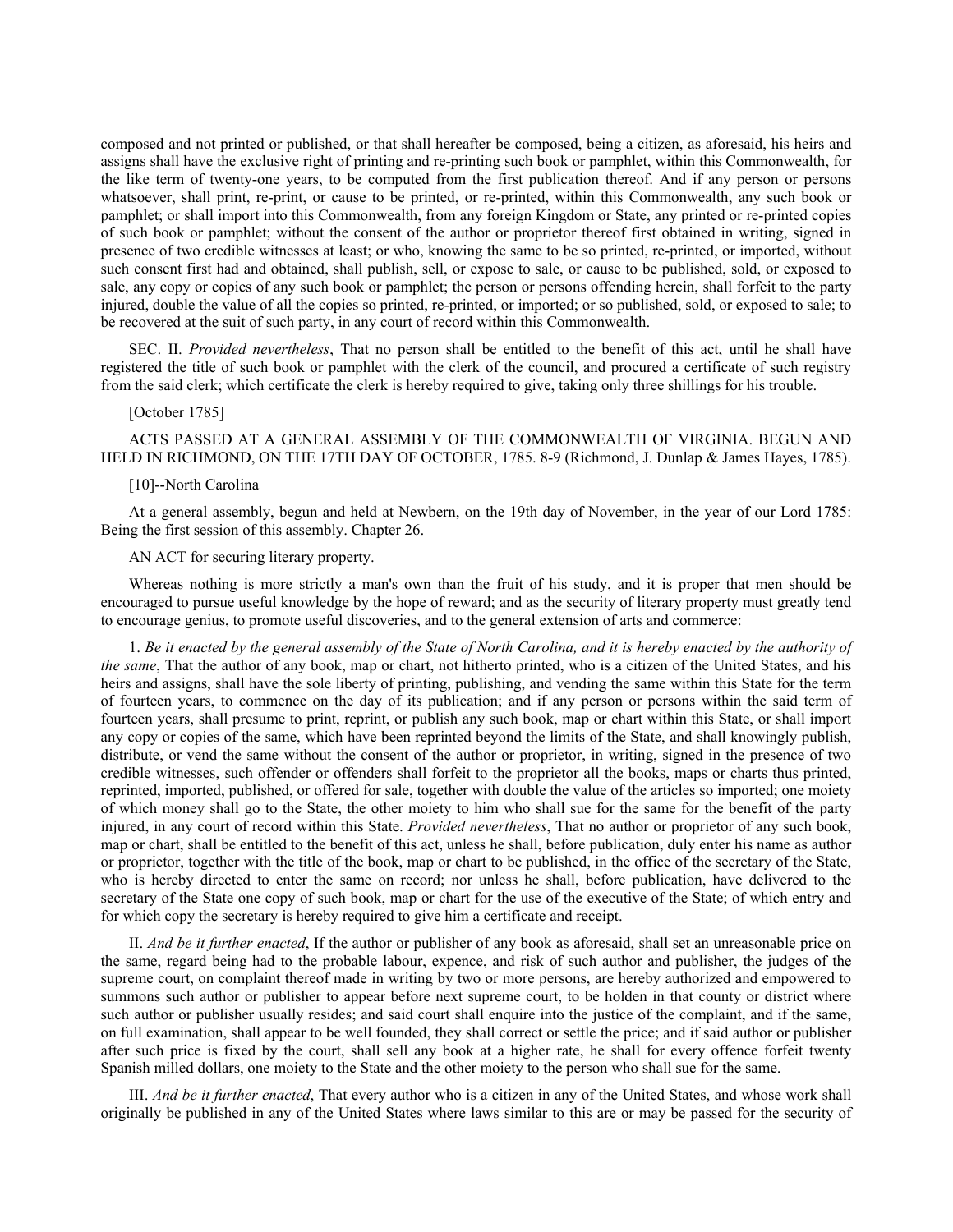literary property, or his assigns, being also citizens of the United States, shall be entitled to the benefit of this act and none others. *Provided always*, That nothing contained in this act shall be construed to prevent any person from reprinting any book, map or chart that has been published; or from importing, reprinting, or publishing any book, map or chart that shall be originally published in any other country; nor shall anything in this act be construed to encourage or protect any authors or publishers of books, maps or charts which may be dangerous to civil liberty, or to the peace or morals of society.

[November 19, 1785]

LAWS OF THE STATE OF NORTH-CAROLINA. PUBLISHED, ACCORDING TO ACT OF ASSEMBLY, BY JAMES IREDELL 563-64 (Edenton, Hodge & Wills, 1791).

[11]--Georgia

AN ACT for the encouragement of literature and genius.

Whereas the principles of natural equity and justice, require that every author should be secured in receiving the profits that may arise from the sale of his works, and such security may encourage men of learning and genius to publish their writings, which may do honor to their country, and service to mankind:

*Be it enacted by the representatives of the freemen of the State of Georgia, in general assembly met, and by the authority of the same*, That the author of any book or pamphlet not yet printed, or of any map or chart, being an inhabitant or resident in these United States, and his heirs and assigns, shall have the sole liberty of printing, publishing, and vending the same, within this State, for the term of fourteen years, to commence from the day of its first publication in this State: And if any person or persons, within said term of fourteen years, shall presume to print or re-print any such book, pamphlet, map or chart, within this State, or to import or introduce into this State for sale, any copies thereof, reprinted beyond the limits of this State, or shall knowingly publish, vend, and utter or distribute the same without the consent of the proprietor thereof in writing, signed in the presence of two credible witnesses, every such person or persons shall forfeit and pay to the proprietor of such book, pamphlet, map or chart, double the value of all the copies thereof so printed, imported, distributed, vended, or exposed for sale, to be recovered by such proprietor in due course of law: *Provided nevertheless*, That no author, assignee, or proprietor, of any such book, pamphlet, map or chart shall be entitled to take the benefit of this statute, until he shall duly register his name as author, assignee, or proprietor, with the title thereof, in the office of the Secretary of the State, who is hereby empowered and directed to enter the same on record.

II. *And be it further enacted by the authority aforesaid*, That at the expiration of the said term of fourteen years in the cases above mentioned, the sole right of printing and disposing of any such book, pamphlet, map or chart in this State, shall return to the author thereof, if then living, and his heirs and assigns, for the term of fourteen years more, to commence at the end of the said first term: And that all and every person or persons who shall re-print, import, vend, utter, or distribute in this State, any copies thereof without the consent of such proprietor obtained as aforesaid during the said second term of fourteen years shall be liable to the same penalties, recoverable in the same manner as is herein before enacted and provided.

III. *And whereas* it is equally necessary for the encouragement of learning, that the inhabitants of this State be furnished with useful books, &c., at reasonable prices: *Be if further enacted*, That whenever any such author or proprietor of such book, pamphlet, map or chart shall neglect to furnish the public with sufficient editions thereof, or shall sell the same at a price unreasonable, and beyond what may be adjudged a sufficient compensation for his labor, time, expense, and risk of sale, the chief justice of the State, on complaint thereof made to him in writing, is hereby authorized and empowered to summon such author or proprietor to appear before the next superior court to be holden in the county where such author or proprietor dwells, if a resident of this State, if not, in the county where such complainant dwells, and said court is hereby authorized and empowered to enquire into the justice of such complaint, and if the same be found true to take sufficient security of such author or proprietor conditioned that he shall, within such reasonable time as the said court shall direct, publish and offer for sale, in this State, a sufficient number of copies of such book, pamphlet, map or chart, at such reasonable price as said court shall, on due consideration affix; and if such author or proprietor shall, before said court, neglect or refuse to give such security as aforesaid, the said court is hereby authorized and empowered to give to such complainant a full and ample license to re-print and publish such book, pamphlet, map or chart in such numbers and for such term as said court shall judge just and reasonable: *Provided*, said complainant shall give sufficient security before said court to afford said re-printed edition at such reasonable price as said court shall thereto affix.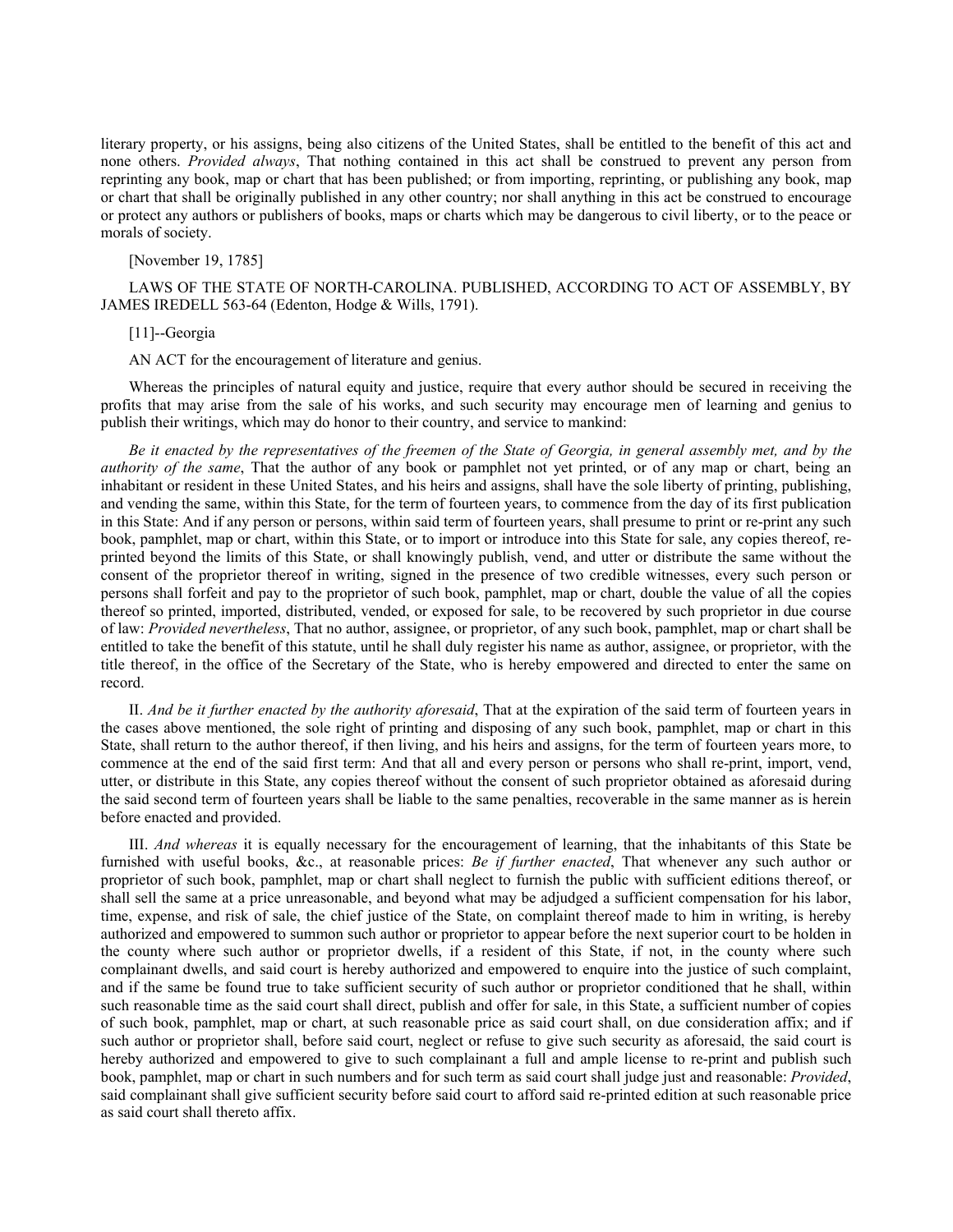IV. *And be it further enacted*, That any person or persons who shall procure and print any unpublished manuscript, without the consent and approbation of the author or proprietor thereof first had and obtained, if such author or proprietor be living and resident in, or inhabitant of this or any other of the United States, shall be liable to suffer and pay to the said author or proprietor his just damage for such injury, to be recovered by action brought on this statute in any court of law in this State proper to try the same: *Provided always*, That nothing in this act shall extend to affect, prejudice, or confirm the rights which any person may have to the printing or publishing of any book, pamphlet, map or chart at common law, in cases not mentioned in this act, or to screen from legal punishment any person or persons who may be guilty of printing or publishing any book, pamphlet, or paper that may be prophane, treasonable, defamatory, or injurious to government, morals, or religion: *Provided also*, That this act shall not extend, or be construed to extend, in favor or for the benefit of any author or person residing in or inhabitant of any other of the United States until the State or States in which such person or persons reside or dwell, shall have passed similar laws in favor of the authors of new publications, and their heirs and assigns.

[February 3, 1786]

A DIGEST OF THE LAWS OF THE STATE OF GEORGIA. FROM ITS FIRST ESTABLISHMENT AS A BRITISH PROVINCE DOWN TO THE YEAR 1798, INCLUSIVE. BY ROBERT AND GEORGE WATKINS. 323- 25 (Philadelphia, R. Aitken).

[12]--New York

AN ACT to promote literature.

Whereas it is agreeable to the principles of natural equity and justice that every author should be secured in receiving the profits that may arise from the sale of his or her works; and such security may encourage persons of learning and genius to publish their writings, which may do honour to their country and service to mankind:

I. *Be it enacted by the people of the State of New York, represented in senate and assembly, and it is hereby enacted by the authority of the same*, That the author of any book or pamphlet, being an inhabitant or resident in these United States, and his or her heirs and assigns, shall have the sole liberty of printing, publishing, and vending the same within this State, for the term of fourteen years, to commence from the day of its first publication in this State; and if any person or persons within the said term of fourteen years as aforesaid, shall presume to print or re-print any such book or pamphlet within this State, or to import or introduce into this State for sale, any copies of such book or pamphlet, reprinted beyond the limits of this State, or shall knowingly publish, vend, utter, or distribute the same, without the consent of the proprietor thereof in writing, signed in the presence of two credible witnesses, every such person or persons shall forfeit and pay to the proprietor of such book or pamphlet, double the value of all the copies of such book or pamphlet so re-printed, imported, distributed, vended, or exposed to sale, to be recovered by such proprietor in any court of law in this State, proper to try the same. *Provided nevertheless*, that no author, assignee, or proprietor of such book or pamphlet, shall be entitled to take the benefit of this act, until he or she shall duly register his or her name, as author, assignee, or proprietor, with the title of such book or pamphlet in the office of the Secretary of this State, who is hereby empowered and directed to enter the same on record.

II. *And be if further enacted by the authority aforesaid*, That at the expiration of the said term of fourteen years, in the cases above mentioned, the sole right of printing and disposing of any such book or pamphlet in this State, shall return to the author thereof, if then living, and his or her heirs or assigns, for the term of fourteen years more, to commence at the end of the said first term, and that all and every person or persons who shall re-print, import, vend, utter, or distribute in this State any copies thereof, without the consent of such proprietor obtained as aforesaid, during the said second term of fourteen years, shall be liable to the same penalties, recoverable in the same manner as is herein before enacted and provided.

*And whereas* it is equally necessary for the encouragement of learning, that the inhabitants of this State be furnished with useful books at reasonable prices:

III. *Be it further enacted by the authority aforesaid*, That whenever any such author or proprietor of such book or pamphlet shall neglect to furnish the public with sufficient editions thereof, or shall sell the same at a price unreasonable, and beyond what may be adjudged a sufficient compensation for his or her labour, time, expences, and risque of sale, any one of the judges of the supreme court of judicature of this State, on complaint made thereof to him in writing, is hereby authorized and impowered to summon such author or proprietor to appear at the next supreme court of judicature, and the said court are hereby authorized and impowered to enquire into the justice of the said complaint, and if the same be found true, to take sufficient recognizance and security of such author or proprietor, conditioned that